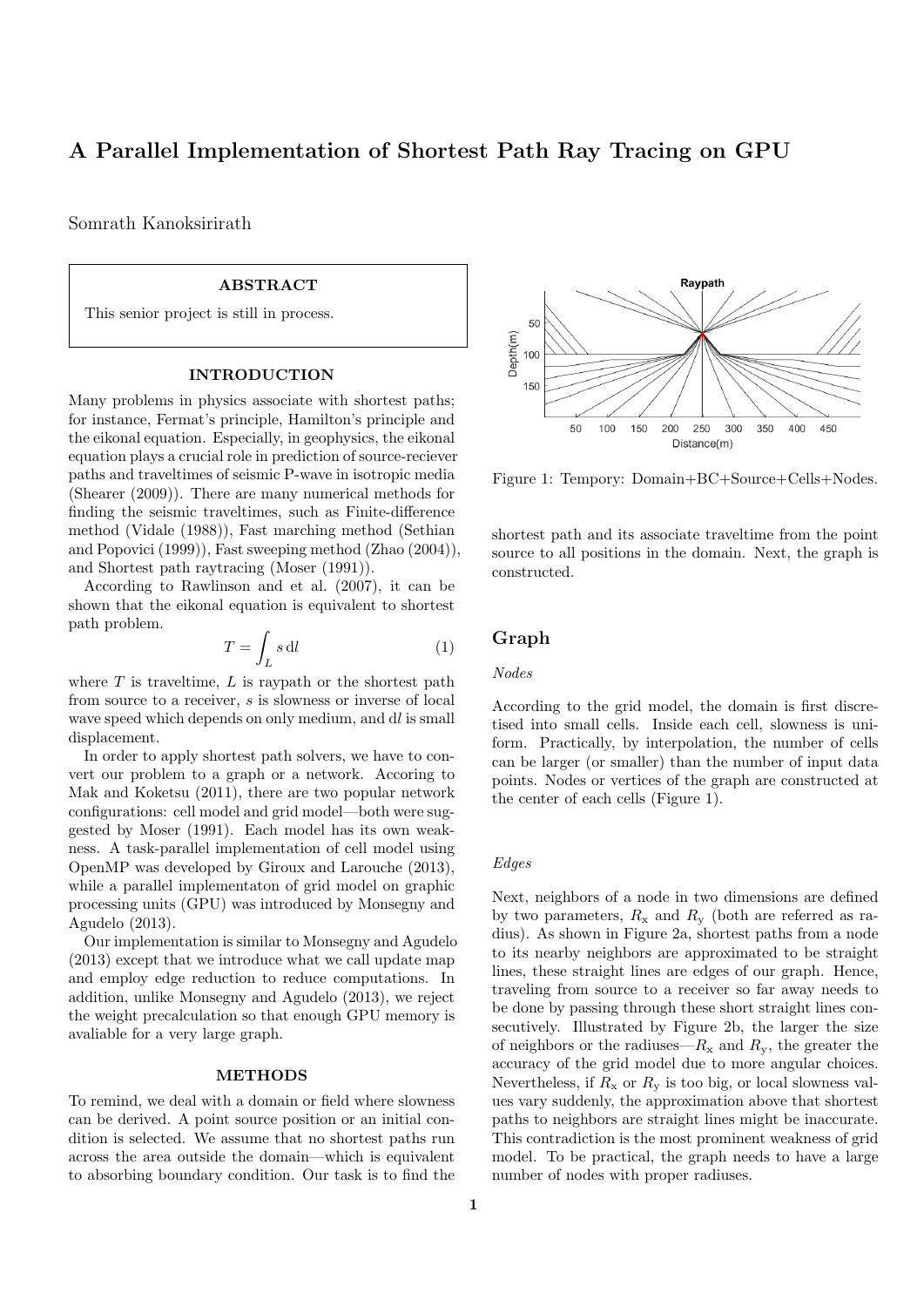

Figure 2: Tempory: (a) Cells+Neighbor+Edges+Reduction+Example of reduction, (b) An example of outcomes due to different radiuses.

#### *Dummy nodes*

Obviously, nodes near the border of the graph will have fewer neighbors, in other words, fewer edges. This will complicate our code and, also, lead to more severe problem in parallel computing on GPU called therad divergence (Monsegny and Agudelo (2013)). A simple solution is adding enough cells to all borders (Figure 5)—extending  $R_{\rm x}$  cells on the left and right as well as  $R_{\rm y}$  cells on the top and bottom. To remain the same outcome, their slowness values are infinity. They will be referred as dummy nodes.

#### *Edge reduction*

As demonstrate in Figure 2a, the edge connecting to the second neighbors on the right can be removed, as it is equivalent to two consecutive edges—one connecting the node to the first neighbor on the right and another one connecting the first and the second neighbors on the right. In general, those removable edges are the edges that link the node  $(0,0)$  to any of its neighbors  $(i,j)$  such that the greatest common divisor of i and j is unequal to one—  $GCD(i, j) \neq 1$ .

### *Weight*

The equation 1 can be discretized to compute the weight of edge as shown below.

$$
T = \sum_{L} s_{n} dl_{n}
$$
 (2)

where, in this content, *L* is the straight line pointing to the neighbor, *dl*<sup>n</sup> is length of the line segment within cell n, and *s*<sup>n</sup> is slowness value that cell n is holding. Figure 3 provides an example of an edge connecting a node (0,0) to its neightbor (3,1). As mentioned earlier, we decide to recalculate the weight of an edge whenever we need it, since saving every weights of our dense graph would require too large GPU memory space. We propose an efficient algorithm for finding the weight in Appendix A.



Figure 3: Tempory: Edge  $(3,1)+$ Cells+ $s_n + dl_n$ .



Figure 4: Tempory: Work group + Upload shared memory (four shaded rectangles).

# **Single-Source Shortest Path algorithm**

Before describing our algorithm, we assume that readers deeply understand the Bellman-Ford algorithm as well as the famous Dijkstra's algorithm. Also, OpenGL terminology is adapted here (see Segal (2013)), even though some of CUDA terminology are provided (see Harish and Narayanan (2007)).

### *Parallel version: Work group*

First, we divide nodes of the graph into work groups, the work group size is precisely equal to the neighbor's size. If the number of nodes (without dummy nodes) in two dimensions are  $Nx \times Ny$ , this restricts that  $Nx$  must be divided by  $2R_x + 1$  and, likewise, *Ny* must be divided by  $2R<sub>v</sub> + 1$ . This work group is equivalent to OpenGL compute shader's work group and CUDA's thread block, while each node will be each OpenGL's invocation or CUDA's thread.

While finding the shortest paths, slowness values and current candidates of traveltime will be read many times. Most of them are required for many invocations in the same work group. These values, therefore, are uploaded to shared memory of each work group in order to accelerate our program. The transfered variables are covered by shaded rectangles shown in Figure 4. Each invocation uploads four times, some are uselessly uploaded twice.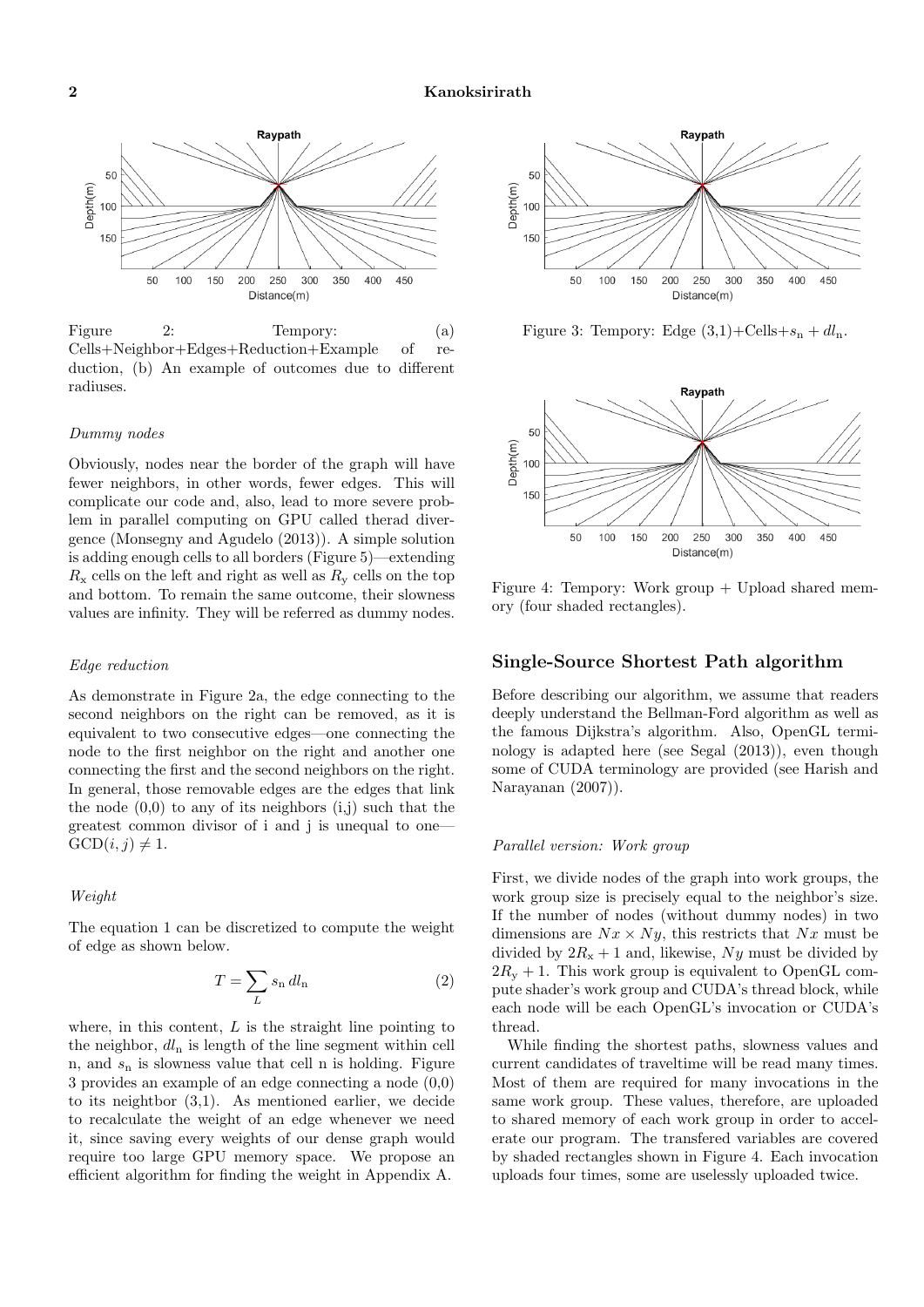

Figure 5: Tempory: Nodes+Dummy nodes+Work group+Dummy work group.

### *Parallel version: Update map*

Although the main idea of the Bellman-Ford algorithm and the Dijkstra's algorithm are completely different, their implementation are very similar. While the Dijkstra's algorithm (Agrawal (2016)) pushes active nodes into a min priority queue and pop out the next accepted node to proceed—accepting the least candidate of traveltime among active nodes—until no active node is presented, the improved Bellman-Ford algorithm (Wikipedia (2017)) relaxes this process by proceeding with all nodes in the graph until no active node ramains. We improve the performance of the Ballman-Ford algorithm for solving our uniform rectangular graph by keeping track of active work groups—which is larger but cover all active nodes—then proceed as before until no work group is active.

To determine active work groups, the update map is employed to keep marks that indicate which work group containing at least one updated node; in which an updated node means that its traveltime is updated by the last OpenGL's dispatch or CUDA's kernal call. Then, a work group is labaled as active, if any of nine (nearby and itself) work groups contains an updated node. We refuse to chase after individual active node, because GPU memory is valuable and, in parallel computing, invoking an invocation will alter all invocations in the same work group nevertheless. One weakness of an actual implementation of the update map is that two additional synchronizations— OpenGL's barrier() function or CUDA's  $\equiv$  syncthreads() function—are needed. Moreover, dummy work groups which always inactive are needed at all four borders as shown in Figure 5.

### *Parallel version: Bellman-Ford algorithm*

The only differences between our parallel version and the general Bellman-Ford algorithm are work group, update map and parallel execution. The pseudo code of our parallel implementation is shown in Algorithm 1. It can be divided into two parts: initialization (lines 1–6) and main process (lines 7–20). Only the main process is executed in parallel. Adding and removing dummy objects are trivial and, thus, excluded.

According to Algorithm 1, lines 1–5 are the same as universal implementation of the Bellman-Ford algorithm, while in line 6, only the work group, which the source node is resided, is labeled updated.

Next, the main process consists of four stages: (1) checking whether the work group is active (line 7), (2) upload local traveltime and slowness to shared memory (line 8), (3) updating candidate of traveltime of all nodes in active work groups (lines 9–18) and (4) Marking on the update map. Three synchronizations of invocations in the same work group are required within the first stage and between the other stages. The synchronization after the second stage is inevitable even without the update map.

# **Algorithm 1** Bellman-Ford algorithm with Update map **Variables:**

 $Tt[X] =$  Candidate of traveltime of node X  $pN[X] =$  Relative position of previous node to X  $Umap[G] =$  Is any updated node in work group G?  $isUpdate$  = Is any node in the work group updated? **Function:**  $Weight(S, X, Y) = Weight of the edge X-Y in field S$ UpShmem  $=$  Upload local *Tt* and *S* to shared memory 1: **for** each node *X* **do** 2:  $T_t[X] = \text{Infinity}$ 3:  $pN[X] = \text{NULL}$ 4: **end for** 5:  $Tt[Source] = 0$ 6:  $Umap[Source \in G] = True$  (Otherwise, False) 7: **for** work group *G* which  $Umap[G] ==$  True **do** 8:  $UpShmem(G)$ 9: **for** each node  $X \in G$  **do** 10: **for** each neighbor *Y* of node *X* **do** 11:  $tempTt = Tt[Y] + Weight(S, X, Y)$ 12: **if**  $tempTt < Tt[X]$  then 13:  $Tt[X] = tempTt$ 14:  $pN[X] = Y$ 15: *isU pdated* = True 16: **end if** 17: **end for** 18: **end for** 19:  $Umap[G] = isUpdate$ 20: **end for**

For the first stage, the nine nearby marks from the update map are uploaded to shared memory, then synchronize so that all the invocations in the same work group can see the nine marks and then recognize whether its work group is active or inactive.

The second stage is straight forward, each invocation in an active work group will upload four traveltimes and four slowness values to its shared memory as already shown in Figure 5.

For the third stage, only line 9 and line 15 differ from the general Bellman-Ford's pseudo code. For line 9, instead of checking all nodes in the graph, only nodes in active work groups are reviewed. For line 15, if any candidate of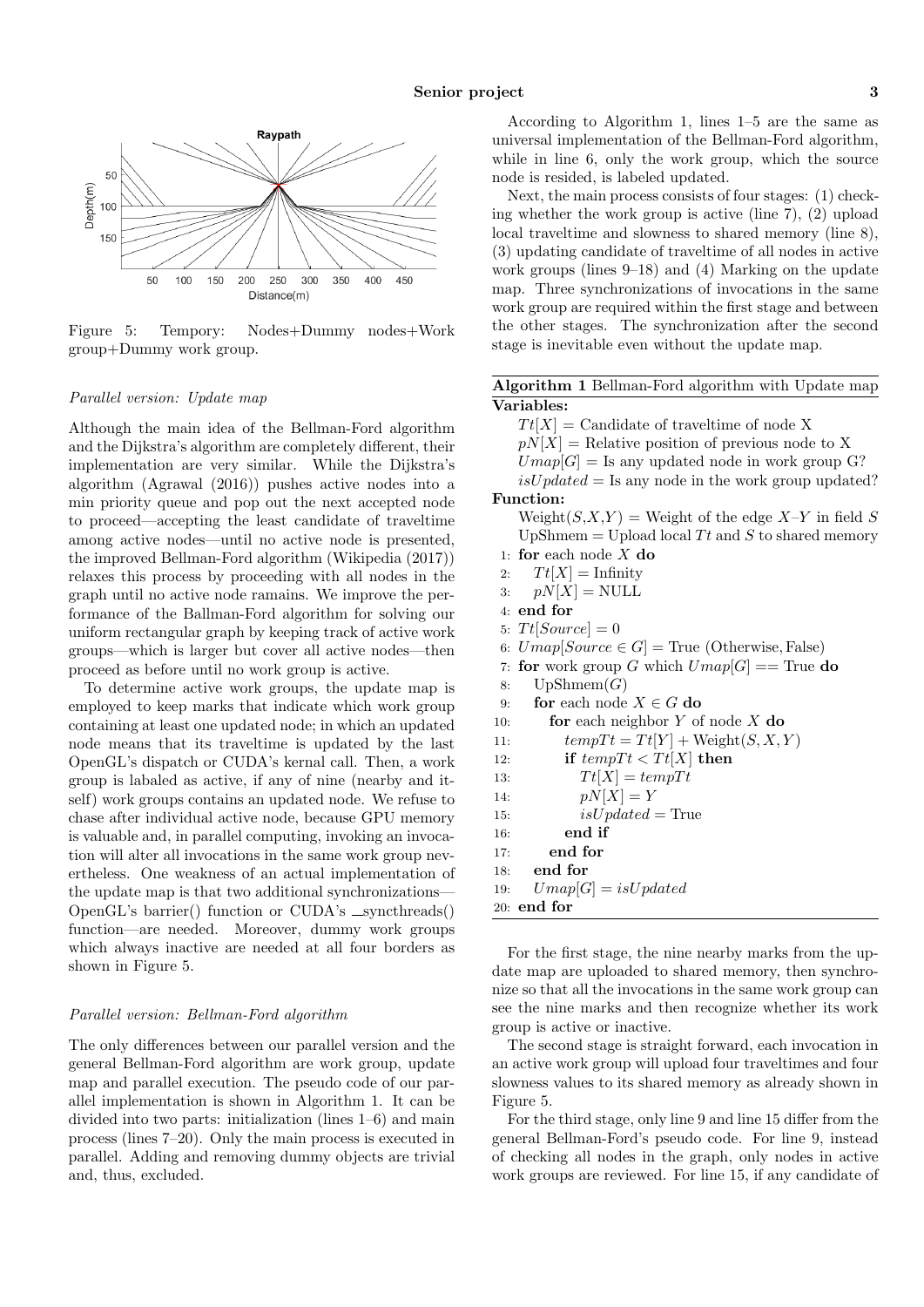traveltime in an active work group is changed, a variable *isShortest* in the shared memory will become True. If no candidate is altered, it remains False.

The four stage is to mark the update map, whether any node in the work group is updated or not.

Two remarks are need to be provided. First, the runtime of all implementations of the Bellman-Ford algorithm depends on the number of edges of the longest shortest path in the graph. This will explains why our parallel program is slowed down when edge reduction is applied. (Now, we have no result, this is my hypothesis.)

Second, the  $pN[X]$  appeared in Algorithm 1 is an interger. Although, in line 13, the character *Y* indicates the relative position  $(i, j)$  of neighbor in two dimensions to the node *X*, we can let  $pN[X] = (2R_x + 1)(j + R_y) + (i + R_x)$ which we can recover  $i = \text{mod}(pN, 2R_x + 1) - R_x$  and  $j = ((pN - i - R_x)/(2R_x + 1)) - R_y.$ 

### *Serial version: Dijkstra's algorithm*

To investigate the improvement of our parallel implementation, we code another serial version. The Dijkstra's algorithm using STL priority queue, which is a derivative of Agrawal (2016), is implemented as shown in Algorithm 2.

Since the STL priority queue cannot directly substitute the priority queue appeared in the Dijkstra's pseudo code, as the STL priority queue does not have decrease key feature. One possible solution is to push more than one copy pair of a node and its (different) candidate of traveltime into the STL priority queue. Because the newer pair of a node always holds less prospective traveltime than the older pair of the same node due to line 19, the newest pair of any active node, therefore, will be popped out first as desired. Thus, what remains is to discard all the older pairs popped out later. This can be achieved by introducing an array, *flag*[*X*].

Similar to the update map, the array keep one flag per node. The flag of a node is set, when its first pair is popped out from the STL priority queue. After its flag is set, all operations associate with the node will be ignored. In other words, only the node that its flag is not set will be proceed, as can be seen in lines 13–15 and line 17. In addition, (line 4–8) certainly dummy nodes must always be ignored. The rest of Algorithm 2 is the same as the general Dijkstra's pseudo code.

Three remarks are needed to be provided. First, the WeightP function in Algorithm 2 mean that, different from the Weight function in Algorithm 1, all line segments and their corresponding neighbors of each edge pointing to a neighbor (Figure 2a) are precalculated. The WeightP function only assembles all the required components and produce the weight. This modification to the weight algorithm in Appendix A is trival.

Second, the runtime of the Dijkstra's algorithm depends on the sorting algorithm for line 13. According to Agrawal (2016), the time complexity of our implement using STL priority queue is  $\mathcal{O}(E \log V)$  where *E* is the total number of edges and *V* is the number of nodes in the graph.

Third, in our actual code, the array *flag*[*X*] is nested in the integer array  $pN[X]$ , because state of a  $flag[X]$  can be represented by sign of an integer. We, therefore, define  $pN[X] = flag[X] \times [(2R_{x} + 1)(j + R_{y}) + (i + R_{x}) + 1]$ which we can derived back  $flag[X] = sign(pN[X])$ ,  $i =$  $\text{mod}(|pN[X]|, 2R_x + 1) - R_x - 1$ , and  $j = ((|pN| - i R_x - 1$ )/(2 $R_x + 1$ )) –  $R_y$ . Unlike parallel version, the *pN* is additionally shifted by  $+1$  so that no  $pN[X] = 0$ .

### **Algorithm 2** Dijkstra's algorithm with flag

# **Variables:**

 $Tt[X] =$  Candidate of traveltime of node X

 $pN[X] =$  Relative position of previous node to X

 $flag[X] = Has$  any pair of node X popped out?

**Function:**

Weight $P(S, X, Y) =$  Weight of edge  $X-Y$  in field *S* **Data structure:**

 $MinQ = Min(Tt)$  priority queue

1: **for** each node *X* **do**

2:  $T_t[X] =$  Infinity

- 3:  $pN[X] = \text{NULL}$
- 4: **if**  $X ==$  Dummy node **then**
- 5:  $flag[X] = True$
- 6: **else**

7: 
$$
flag[X]
$$
 = False

- 8: **end if**
- 9: **end for**
- 10:  $Tt[Source] = 0$
- 11: PUSH *Source* in *M inQ*
- 12: **while**  $MinQ$  is not empty **do**
- 13:  $X = \text{Node extracted from } \text{Min}Q$
- 14: **if**  $flag[X] == False$  **then**
- 15:  $flag[X] = True$

```
16: for each neighbor Y of node X do
```

```
17: if flag[Y] == False then
18: tempT t = T t[X] + WeightP(S, X, Y)19: if tempT t < T t[Y] then
20: Tt[Y] = tempTt21: pN[Y] = X22: PUSH Y in M inQ
23: end if
24: end if
25: end for
26: end if
```
27: **end while**

### **RESULTS AND DISCUSSION**

No result is avaliable. What will be investigated are described below.

# **Edge reduction & Update map**

(Prove that they actually improve our program.)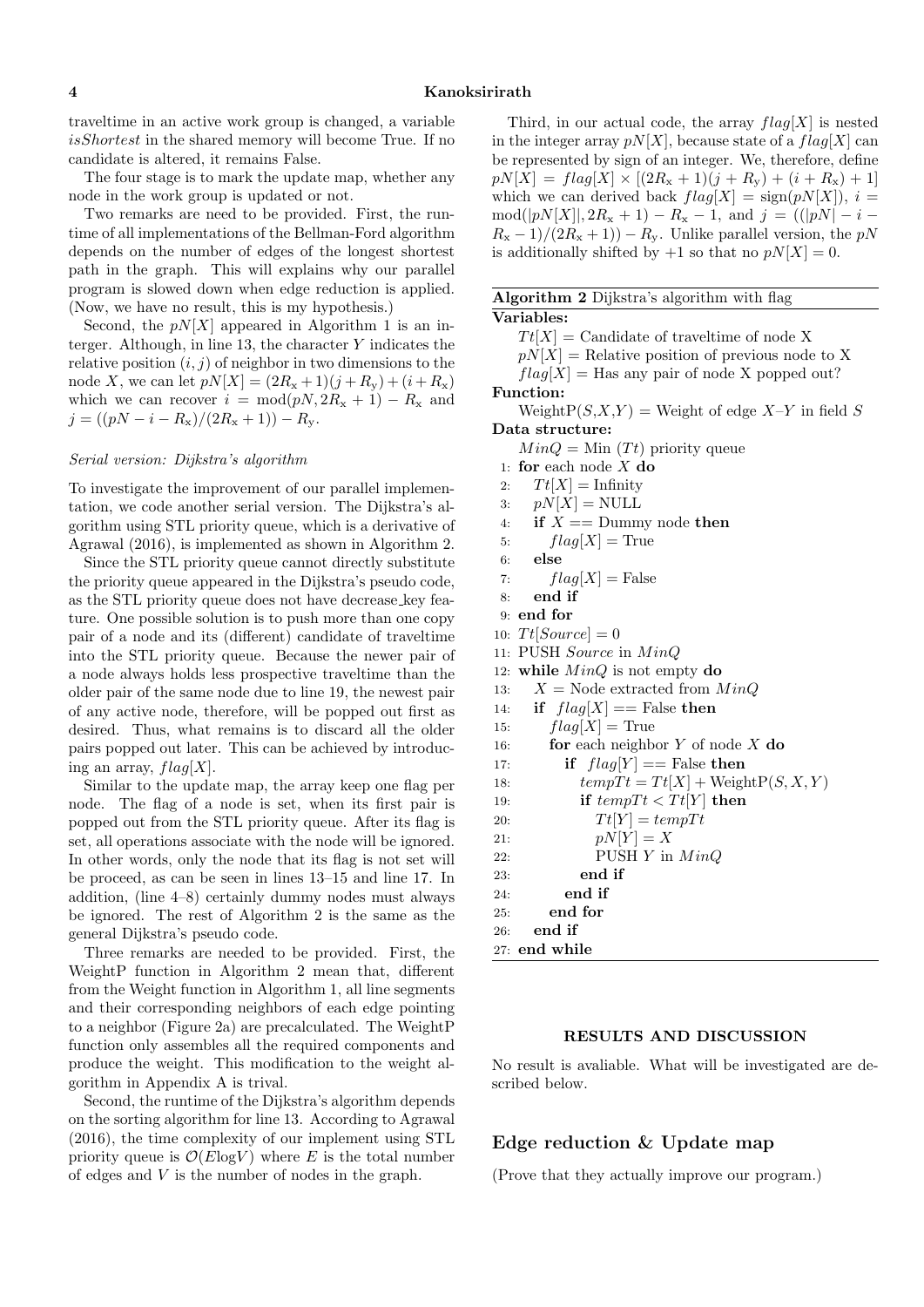# **Resolution and Radius**

(Testing with R-gradient slowness model, we try different combination of  $R_x, R_y$  and the number of cells or nodes, then predict the most effective radiuses (Accuracy per runtime).)

## **Implementations**

(Apply three different programs—Serial, Parallel CUDA, Parallel OpenGL—to the same slowness model, number of nodes and radiuses, we find the best implementation.)

# **Further applications**

(Other applications in Physics will be shortly discussed.)

### **CONCLUSION**

Nothing can be concluded right now.

### **APPENDIX A: WEIGHT CALCULATION ALGORITHM**

Some related facts, which are easy to prove, are stated below.

- 1. The crossing points can be specified by *Neighbor · l* where  $l \in [0, 1]$  is length ratio and *Neighbor* is an integer vector referring to the relative position. In Figure 3,  $Neighbour = 3i + 1j$ .
- 2. In two dimensions, there are two types of crossing point: x=constant intersection and y=constant intersection. Although, some crossing points can be in both types (Figure 3), they do not affect our algorithm.
- 3. For each type in (2), the number of crossing points *nCross* is equal to the absolute value of the respective component of the vector *Neighbor*. In Figure 3, there are  $3 \times$ =const. intersections and  $1 \times$ =const. intersections.
- 4. For each type in (2), the distance between any two adjacent crossing points is equal to the length of the vector *Neighbor* divided by the number of cossing points *nCross* discussed in (3). In Figure 3, the distance between two adjacent x=const. intersections tance between two adjacent x=const. intersections<br>is  $(\sqrt{3^2+1^2})/3$ . Thus, the difference of their length ratio *dl* is merely 1*/nCross* or 1*/*3.
- 5. For each type in (2), the distance of the nearest crossing point to the neighbor node is half of the distance discussed in (4). Hence, the largest length ratio is 1 *−* 0*.*5 *dl*.

Obviously, from the above facts, length ratio *l* of all crossing point are easily obtained. What remains is to arrange them from longest to shortest, in order to find the line segments and their corresponding cell's index.

**Algorithm A-1** Weight $(S, X, Y)$  in GLSL syntax

**Input:** ivec2 *Node* = Node *X*  $i$ ivec2 *Neighbor* = Neighbor node *Y* relative to *X*  $S[i][j] =$  Slowness value of cell  $(i, j)$  relative to X const vec2 *Scale* = Cell size **Output:**  $w =$  Weight of edge  $X-Y$  in field *S* **Note:** vec2 A in GLSL means float  $A[2] = \{A.x, A.y\}$  in C. abs(*x*) will return absolute value of *x*. round $(x)$  will return nearest interger of x. 1: ivec2  $nCross = abs(Neichbor)$ 2: const vec2 *dl* = 1*.*0*/nCross* 3: float  $w = 0$ 4: float  $pl = 1.0$ 5:  $\text{vec2 } l = 1.0 - 0.5 \, dl$ 6: while  $0 \neq nCross.x$  or  $0 \neq nCross.y$  do 7: int  $i = (l.x < l.y)$  ? 1 : 0 8: vec2  $middle = 0.5 (pl + l[i]) \cdot Neighbour$ 9:  $\text{ivec2}\ index = Node + \text{round}(middle)$ 10:  $w = w + S[index.x][index.y] \times (pl - l[i])$ 11:  $pl = l[i]$ 12:  $l[i] = l[i] - dl[i]$ 13:  $nCross[i] = nCross[i] - 1$ 14: **end while** 15:  $w = w + S[Node.x][Node.y] \times (pl)$ 16:  $w = w * \text{length}(Neighbour \cdot Scale)$ 

In Algorithm A–1, the number of crossing points and the difference of two adjacent length ratio are computed (lines 1–2). The output weight is initialized (line 3). In line 4, the variable *pl* denoting previous length ratio is initially 1. The initial largest unvisited length ratio *l* of each type is calculated in line 5.

Next, the main loop in line 6 will iterate until no crossing points needed to be arranged. In line 7, the type *i* of the largest length ratio of all remaining crossing points is found. The cell's index is derived by rounding the middle point between the previous and the current crossing point, then adding with the node position in the graph (lines 8– 9). Using the index, the slowness of the cell is obtained, then multiplied by the associate difference of length ratio, and added to the output weight. Whereas the actual line segment is obtained, when the weight is multiplied by the length of the vector *Neighbor* in the actual scale at the last line.

To prepare for the next calculation, the current length ratio will be previous (line 11), the largest length ratio of the type will be shifted down (line 12), and the number of crossing point of the type will be reduced by 1 (line 13). The computation in line 15 accounts for the last line segment in the node's cell itself. In the last line, the length of *Neighbor* in the actual scale is multiplied to the weight as already mentioned.